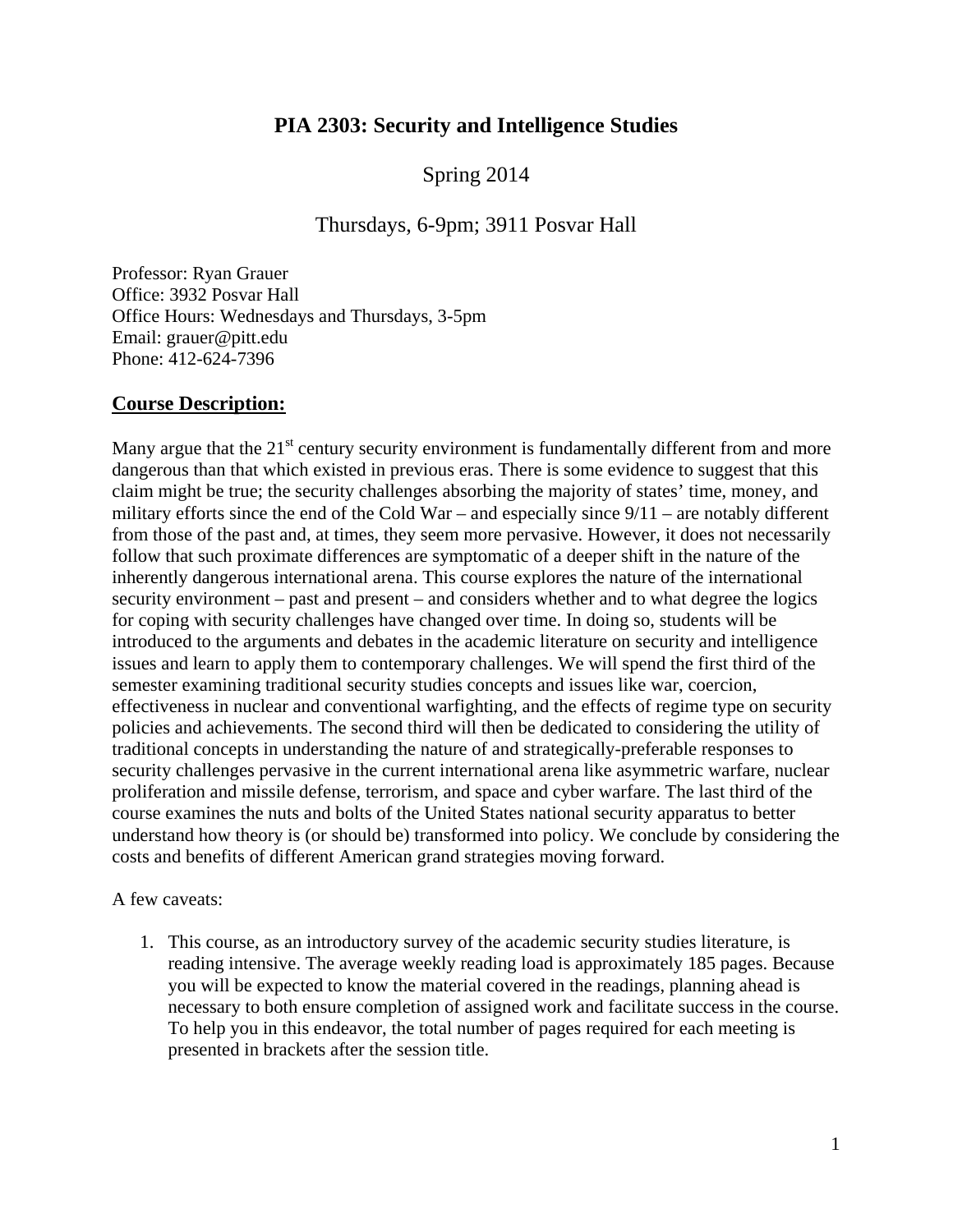- 2. Our goal in this course is not to become expert in all aspects of national and international security and insecurity. Rather, we will seek to understand the logic driving security policy decision making and the ways in which several key disparate security concerns are linked and combine to form a comprehensive set of challenges that the United States must navigate in the coming years. As a consequence, and because the security studies literature is vast and growing rapidly, this course cannot cover every topic in as much detail as you (or I) might like. Indeed, there are some topics, like the international arms trade, drug wars and organized crime, and private security actors, which we will not be able to cover at all. Fortunately, there are several courses on offer at GSPIA that will enable to you pursue topics we cover in more detail and others that focus exclusively on those that we do not address. I encourage you to seek them out.
- 3. As a further consequence of the growing nature of the security studies field and the tendency of scholars, policymakers, and public intellectuals to "securitize" more and more policy challenges, our limited time together in this course will be used to focus almost exclusively on those threats to national security that involve at least the possibility of resolution through the use of military force. This is not because phenomena like population migration, climate change, pollution and deforestation, and infectious disease that are not amenable to military solutions do not constitute viable threats to national security (broadly defined). To the contrary. We will be touching upon such issues in Week 10. Our focus that week, however, will be like that of many other weeks in that we will consider the ways in which more traditional concepts in the security studies literature do or do not help us understand the threats posed by and possible policy responses to such challenges. This approach will, at the very least, provide you with the conceptual tools necessary to critically assess the claims made about these challenges in other venues.

## **Course Expectations:**

Of me, you can expect:

- 1. Punctuality in arriving to, beginning, and ending our meetings.
- 2. A prepared and well thought-out lesson plan that will facilitate (with your cooperation and diligent work) both understanding of the material and success in the course.
- 3. Reasonably prompt responses to email inquiries (usually within a couple hours, excepting the times at which normal people are asleep).
- 4. Accessibility in office hours or other scheduled meetings.

### Of you, I expect:

1. Attendance. More than two absences will result in a zero for the attendance and participation portion of your grade. Consistent tardiness will also negatively impact your participation grade.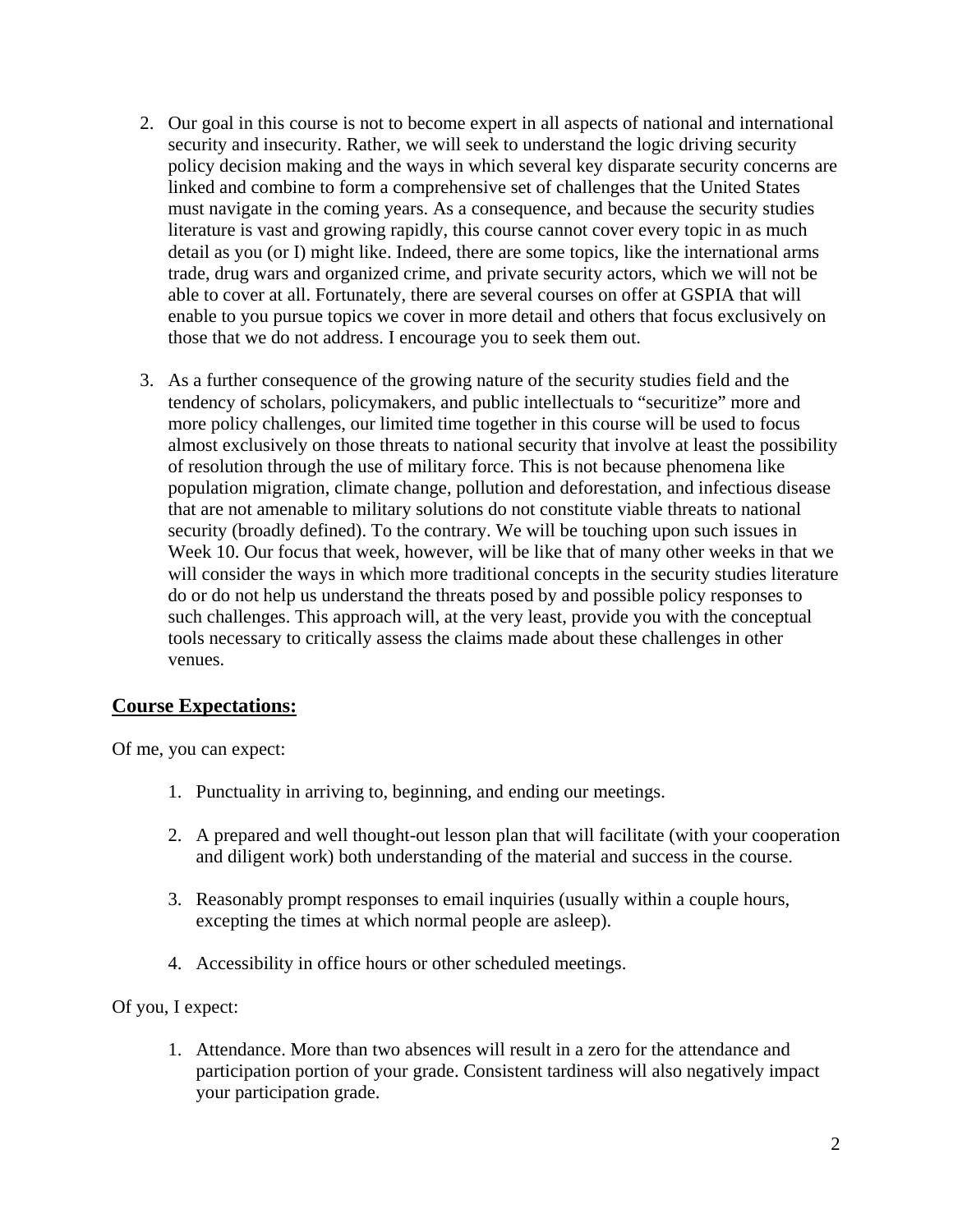- 2. Completion of all readings and arrival in class prepared to discuss the topic assigned for the week. While I realize that not everyone is comfortable speaking in front of a group the size of our class, keep in mind that I value quality over quantity. That said, failure to participate on a regular basis will have a negative effect on your participation grade.
- 3. Cognitive focus. If you use a laptop to take notes, turn off its wireless capacity. Do not use your phone to check emails or text during class.
- 4. Adherence to the University of Pittsburgh guidelines on academic integrity. Failure to cite external sources of ideas, concepts, and facts in written work will be penalized. Plagiarism will result in automatic failure of the course. For Pitt's written guidelines on academic integrity, visit: http://www.provost.pitt.edu/info/acguidelinespdf.pdf.
- 5. Respect for your fellow classmates, the opinions discussed in meetings, and the works we are considering.

## **Assignments and Grading:**

This course will be run as a combined lecture and seminar. I will spend the first portion of the class presenting material not covered or highlighting salient points contained in the assigned readings. We will then spend the remaining time in our meetings engaged in seminar-style discussions of the readings, interactive exercises, and multimedia activities. If there is interest, I will schedule time outside of class to view films that are both high quality and of interest to security studies scholars.

Your grade will be based on the following five elements:

- 1. A **take-home midterm**, which will be distributed *in class* on February  $6<sup>th</sup>$  and turned in via email by 5:00 p.m. on Tuesday, February  $11<sup>th</sup>$ . The exam will consist of a single essay of no more than five pages. (20% of the total)
- 2. A **policy memo** of no more than five pages based on course readings and independent research, due *in class* on April 3rd. Further details regarding appropriate topics, formatting, and content will be discussed in class on February  $13<sup>th</sup>$ . (25% of the total)
- 3. A **response paper** of no more than three pages discussing the themes and issues raised by the readings and lecture assigned for Week 11: Organizing for and Managing National Security, due *via email* by 5pm on March 27<sup>th</sup>. More information on this assignment will be provided on March 23. (5% of the total)
- 4. A **take-home final**, which will be distributed *via email* by 9:00am on Saturday, April 19<sup>th</sup> and turned in *during class* on April 24<sup>th</sup>. The exam will consist of two essays of no more than four pages apiece. Except for documented medical or family emergencies, there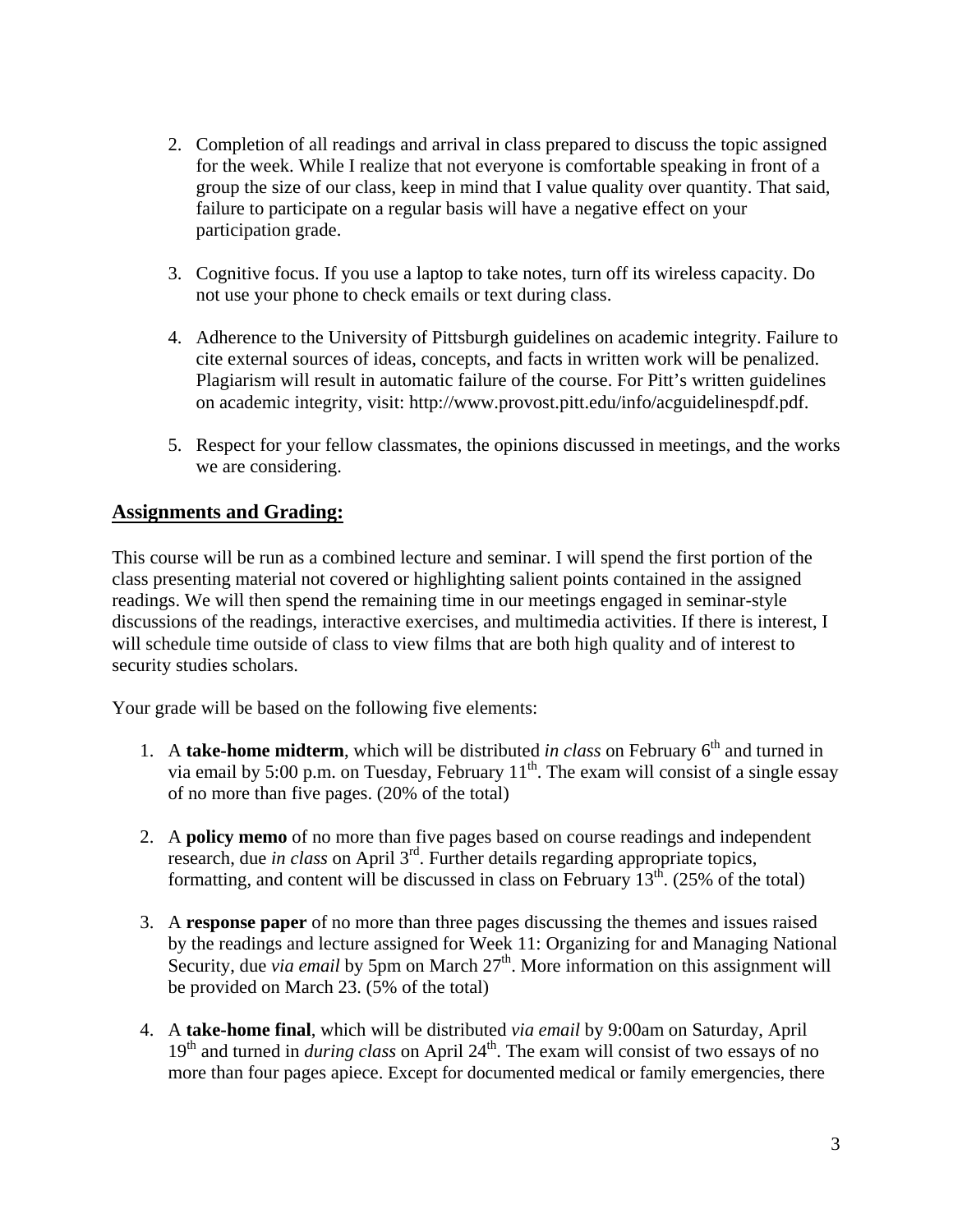will be no exceptions to the requirement of in-person submission of the final. (30% of the total)

- 5. **Class participation**. There are two parts to this aspect of your grade.
	- a. The first is **attendance and participation** in class discussions. Showing up to class is only part of this requirement; you must also do the readings and be prepared to discuss them in large- and small-group settings. Additionally, you are expected to be engaged and ask questions during your colleagues' presentations in Weeks 6-10, 12. (10% of the total)
	- b. The second is that, for one meeting between February  $13<sup>th</sup>$  and April  $3<sup>rd</sup>$ (inclusive), each student will participate in a **group presentation** of the readings and submit a 2-page **critical assessment** of the material covered for the week. More details about this requirement and a sign-up sheet will be circulated in class on January 23rd. (10% of the total)

Your final grade will be assigned on the following scale:

|  | $A = 93-100$ $B_+ = 87-89$ $C_+ = 77-79$ $D_+ = 67-69$ |  |  |                                     |
|--|--------------------------------------------------------|--|--|-------------------------------------|
|  | $A = 90-92$ B = 83-86 C = 73-76 D = 65-66              |  |  |                                     |
|  |                                                        |  |  | $B = 80-82$ C- = 70-72 F = Below 65 |

## **Required Books:**

The following books have been ordered and are available at The Book Center. They can also be purchased (usually for less) on Amazon or some other online site. If you purchase used copies of the books, please make sure that you get the 3<sup>rd</sup> edition of the Sagan and Waltz book.

- Thomas Schelling, *Arms and Influence* (New Haven: Yale University Press, 2008 [1966]).
- Scott Sagan and Kenneth Waltz, *The Spread of Nuclear Weapons: A Debate Renewed* 3rd ed. (New York: Norton, 2012).
- Gordon Adams and Cindy Williams, *Buying National Security* (New York: Routledge, 2010).

The other required readings for the course are available on CourseWeb. Reading questions to help guide you through the readings for the first five weeks will also be posted on CourseWeb.

In addition to completing the required readings for this course, you are expected to keep up with current events. Though much of our discussion will focus on the theoretical issues raised by the readings, we will also apply the academic insights to questions about current security policy challenges like Afghanistan, Syria, North Korea, Somalia, Yemen, and China. For this purpose, you should peruse a daily newspaper like *The New York Times*, the *Wall Street Journal*, or the *Financial Times*. The weekly magazine *The Economist* is also an excellent source of news and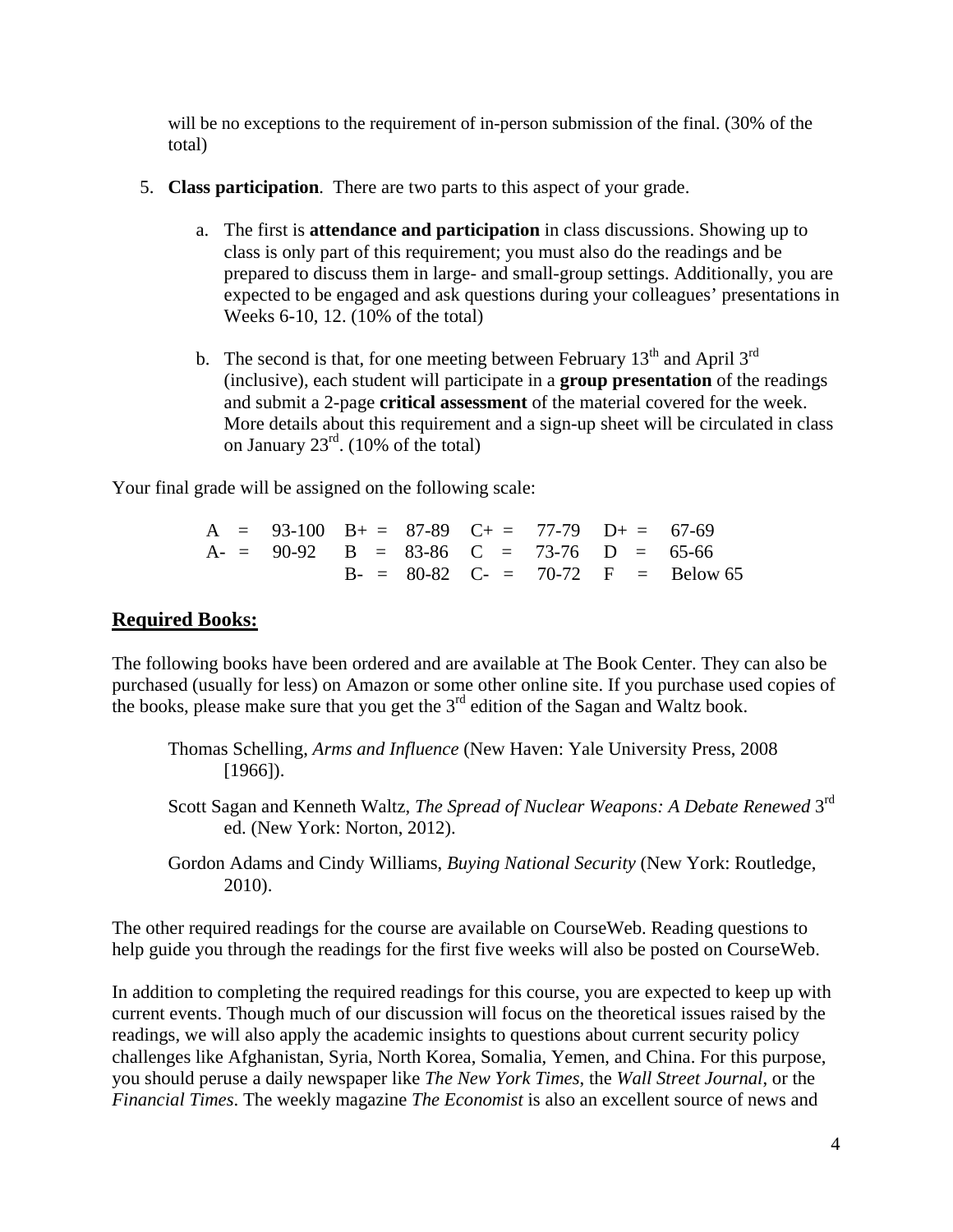analysis. For daily digital updates on a variety of foreign policy and security topics, I highly recommend signing up for *Foreign Policy*'s various RSS feeds (http://www.foreignpolicy.com/node/33012).

### **Course Schedule**

**Week 1 (January 9):** Introduction, Logistics, Thinking about Security

To be read after class [24 pages]:

Arnold Wolfers, *Discord and Collaboration* (Baltimore: The Johns Hopkins University Press, 1962): Introduction, Chapter 10 (pp. xiii-xvii, 147-165).

*Traditional Topics in Security Studies*

**Week 2 (January 16):** Strategy, War, and Coercion [176 pages]

- Carl von Clausewitz, *On War*, Michael Howard and Peter Paret, ed. and trans. (Princeton: Princeton University Press, 1984): Selections from Books 1 (pp. 75-99, 119-121) Thomas Schelling, *Arms and Influence* (New Haven: Yale University Press, 2008 [1966]): 1-141.
- Avery Goldstein, *Deterrence and Security in the 21st Century* (Stanford: Stanford University Press, 2002): 26-32.

**Week 3 (January 23):** Nuclear Warfighting [174 pages]

- Lawrence Freedman, "The First Two Generations of Nuclear Strategists," in *Makers of Modern Strategy: From Machiavelli to the Nuclear Age*, Peter Paret, ed. (Princeton: Princeton University Press, 1986): 735-778.
- Albert Wohlstetter, "The Delicate Balance of Terror," *Foreign Affairs* 37, no. 2 (January, 1959): 211-234.
- Robert Jervis, "Why Nuclear Superiority Doesn't Matter," *Political Science Quarterly* 94, no. 4 (Winter, 1979/1980): 617-633.
- Barry Posen, "U.S. Security Policy in a Nuclear-Armed World; Or: What if Iraq had had Nuclear Weapons?" *Security Studies* 6, no. 3 (Spring, 1997): 1-31.
- Keir Lieber and Daryl Press, "The End of MAD? The Nuclear Dimension of U.S. Primacy." *International Security* 30, no. 4 (Spring 2006): 7-44.

Jeffrey Lantis, Tom Sauer, and James Wirtz; Keir Lieber and Daryl Press, "Correspondence: The Short Shadow of U.S. Primacy?" *International Security* 31, no. 3 (Winter, 2006/07): 174-193.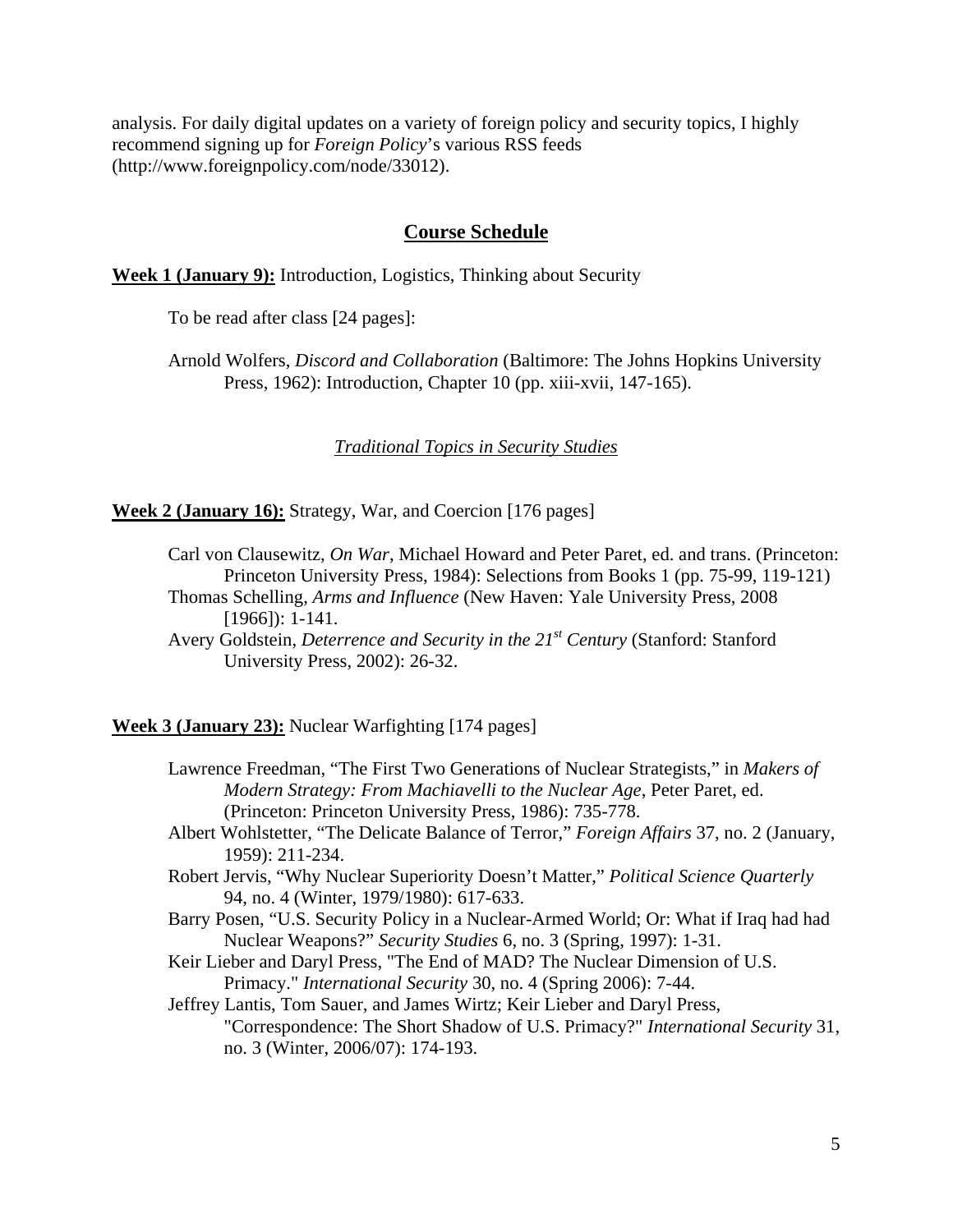**Week 4 (January 30):** Conventional Warfighting [186 pages]

- Allan Millett, Williamson Murray, and Kenneth Watman, "The Effectiveness of Military Organizations," in *Military Effectiveness*, vol. 1, Allan Millet and Williamson Murray, eds. (Boston: Unwin Hyman, 1988): Chapter 1 (pp. 1-30).
- John Mearsheimer, "Why the Soviets Can't Win Quickly in Central Europe," *International Security* 7 no. 1 (Summer, 1982): 3-39.
- Stephen Biddle, *Military Power* (Princeton: Princeton University Press, 2004): Chapters 1-4 (pp. 1-77).
- Lawrence Freedman, "A Theory of Battle or a Theory of War?" *Journal of Strategic Studies* 28, no. 3 (June, 2005): 425-435.
- Ryan Grauer and Michael Horowitz, "What Determines Military Victory? Testing the Modern System," *Security Studies* 21, no. 1 (March, 2012): 83-112

**Week 5 (February 6):** Democratic Peace, Belligerence, and Strength [199 pages]

- John Owen, "How Liberalism Produces Democratic Peace," *International Security* 19, no. 2 (Fall, 1994): 87-125.
- Sebastian Rosato, "The Flawed Logic of Democratic Peace Theory," *American Political Science Review* 97, no. 4 (November, 2003): 585-602.
- David Kinsella, "No Rest for the Democratic Peace," *American Political Science Review* 99, no. 3 (August, 2005): 453-457.
- Branislav Slantchev, Anna Alexandrova, and Erik Gartzke, "Probabilistic Causality, Selection Bias, and the Logic of Democratic Peace," *American Political Science Review* 99, no. 3 (August, 2005): 459-462.
- Michael Doyle, "Three Pillars of the Liberal Peace," *American Political Science Review* 99, no. 3 (August, 2005): 463-466.
- Sebastian Rosato, "Explaining the Democratic Peace," *American Political Science Review* 99, no. 3 (August, 2005): 467-472.
- Dan Reiter and Allan Stam, *Democracies at War* (Princeton: Princeton University Press, 2003): Chapters 2, 3 (pp. 10-83).
- Alexander Downes, "How Smart and Tough are Democracies? Reassessing Theories of Democratic Victory in War," *International Security* 33, no. 4 (April, 2009): 9-51.
- Edward Mansfield and Jack Snyder, "Prone to Violence: The Paradox of the Democratic Peace," *The National Interest* 82 (Winter, 2005/2006): 39-45.

*Contemporary Debates in Security Studies*

**Week 6 (February 13):** Nuclear Weapons After the Cold War [195 pages]

Scott Sagan and Kenneth Waltz, *The Spread of Nuclear Weapons: A Debate Renewed* 2nd ed. (New York: Norton, 2003): Chapters 1-4, 6 (pp. 3-134, 175-214).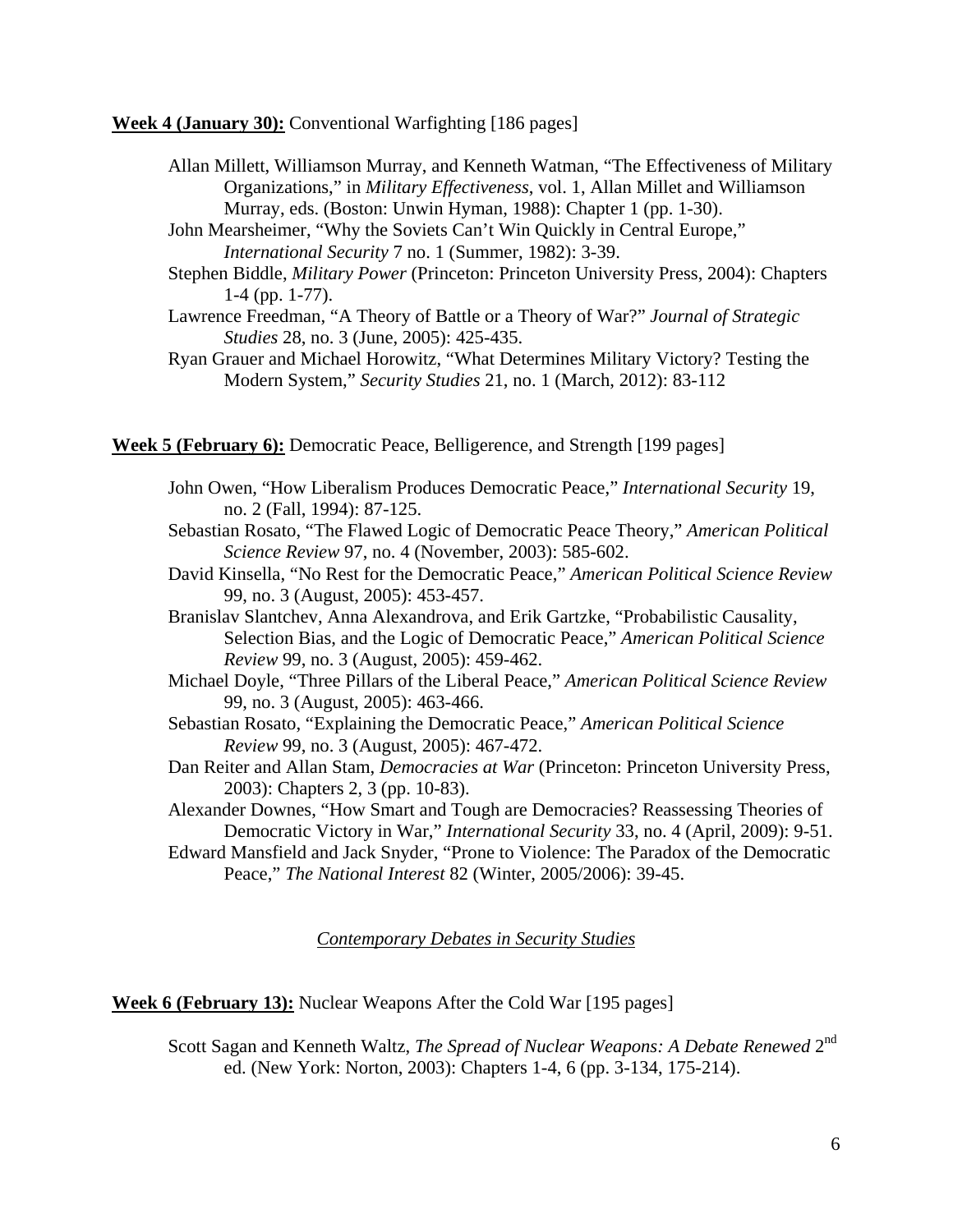Kier Lieber and Daryl Press, "Why States Won't Give Nuclear Weapons to Terrorists," *International Security* 38, no. 1 (Summer, 2013): 80-104.

#### **Week 7 (February 20):** The "Rise" of Asymmetric Warfare [200 pages]

- Andrew Mack, "Why Big Nations Lose Small Wars: the Politics of Asymmetric Conflict," *World Politics* 27, no. 2 (January, 1975): 175-200.
- Joint Chiefs of Staff, *JP 3-24: Counterinsurgency*, (Washington, DC: Headquarters, Joint Chiefs of Staff, 2013): Chapters 1, 3.
- Stephen Biddle, Jeffrey Freidman, and Jacob Shapiro, "Testing the Surge: Why Did Violence Decline in Iraq in 2007?" *International Security* 37, no. 1 (Summer, 2012): 7-40.
- David Edelstein, "Occupational Hazards: Why Military Occupations Succeed or Fail," *International Security* 29, no. 1 (Summer, 2004): 49-91.
- Richard Betts, "The Delusion of Impartial Intervention," *Foreign Affairs* 73, no. 6 (November/December, 1994): 20-33.
- Edward Luttwak, "Give War a Chance," *Foreign Affairs* 78, no. 4 (July/August, 1999): 36-44.
- Virginia Page Fortna, "Interstate Peacekeeping: Causal Mechanisms and Empirical Effects," *World Politics* 56, no. 4 (July, 2004): 481-519.

### **Week 8 (February 27):** Terrorism [191 pages]

- Bruce Hoffman, "Defining Terrorism," in Russell Howard and Reid Sawyer, eds., *Terrorism and Counterterrorism: Understanding the New Security Environment* (Dubuque: McGraw-Hill, 2006): 3-23.
- Paul Pillar, "The Dimensions of Terrorism and Counterterrorism," in Russell Howard and Reid Sawyer, eds., *Terrorism and Counterterrorism: Understanding the New Security Environment* (Dubuque: McGraw-Hill, 2006): 24-45.
- Martha Crenshaw, "The Logic of Terrorism: Terrorist Behavior as a Product of Strategic Choice," in Russell Howard and Reid Sawyer, eds., *Terrorism and Counterterrorism: Understanding the New Security Environment* (Dubuque: McGraw-Hill, 2006): 54-66.
- Audrey Kurth Cronin, "Behind the Curve: Globalization and International Terrorism," *International Security* 27, no. 3 (Winter, 2002/2003): 30-58.
- Robert Pape, "Blowing Up an Assumption," *New York Times*, 18 May 2005.
- Michael Horowitz, "Non-State Actors and the Diffusion of Innovations: The Case of Suicide Terrorism," *International Organization* 64, no. 1 (Winter, 2010): 33-64.
- S. Paul Kapur, "Deterring Nuclear Terrorists," in *Complex Deterrence: Strategy in the Global Age*, T.V. Paul, Patrick Morgan, and James Wirtz, eds. (Chicago: University of Chicago Press, 2009): 109-130.
- Barak Obama, *National Strategy for Counterterrorism* (Washington, DC: The White House, 2011).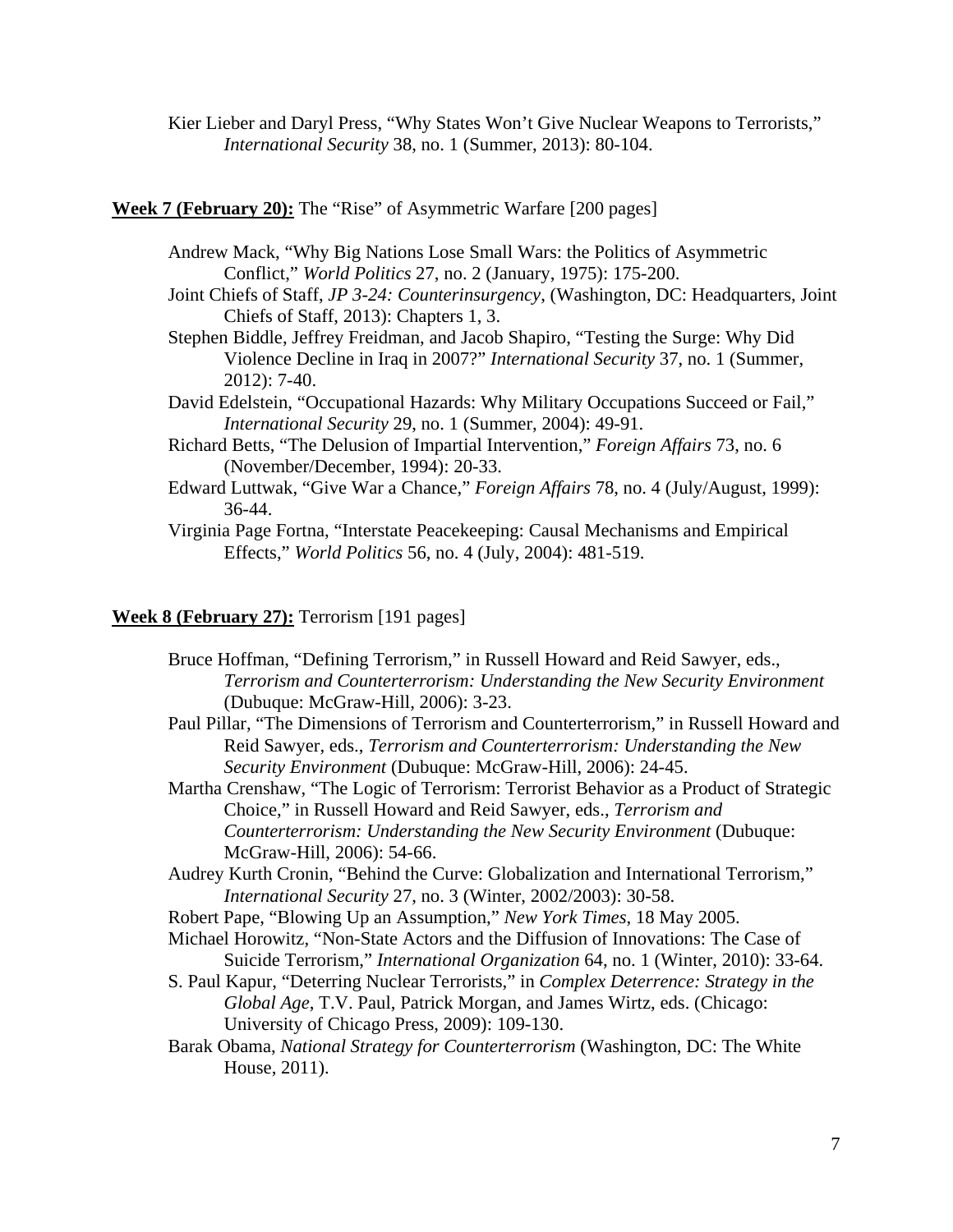John Mueller and Mark Stewart, "The Terrorism Delusion: America's Overwrought Response to September 11," *International Security* 37, no. 1 (Summer, 2012): 81- 110.

**Week 9 (March 6):** Technological Change, Space Security, and Cyber Warfare [207 pages]

- Andrew Krepinevich, "Cavalry to Computer: The Pattern of Military Revolutions," *National Interest* 37 (Fall, 1994): 30-42.
- P.W. Singer, *Wired for War* (New York: Penguin, 2010): Chapters 10-11, 13, 18 (pp. 179-236, 261-278, 344-359).
- Charli Carpenter and Lina Shaikhouni, "Don't Fear the Reaper: Four Misconceptions About How We Think About Drones," *ForeignPolicy.com* (June 7, 2011).
- Colin Gray, *Another Bloody Century* (London: Phoenix, 2006): Chapter 8 (pp. 291-330).
- Eric Sterner, "Beyond the Stalemate in the Space Commons," in *Contested Commons: the Future of American Power in a Multipolar World*, Abraham Denmark and James Mulvenon, eds. (Washington, DC: Center for a New American Security, 2010): 107-137.
- Joseph Nye, Jr., *Cyber Power*, Belfer Center for Science and International Affairs, Harvard Kennedy School, May, 2010.

Richard Clarke, "War from Cyberspace," *The National Interest* 104 (November/December, 2009): 31-36.

Thomas Rid, "Think Again: Cyberwar," *Foreign Policy* 192 (March/April 2012): 80-84.

#### **No Class March 13: Spring Break**

**Week 10 (March 20):** Energy, the Environment, and Disease [204 pages]

- Eugene Gholz and Daryl Press, "Protecting 'The Prize': Oil and the U.S. National Interest," *Security Studies* 19, no. 3 (Summer, 2010): 453-485.
- Caitlin Talmadge, "Closing Time: Assessing the Iranian Threat to the Strait of Hormuz," *International Security* 33, no. 1 (Summer, 2008): 82-117.
- Thomas Homer-Dixon, "Terror in the Weather Forecast," *New York Times*, 24 April 2007.
- CNA Corporation, "National Security and the Threat of Climate Change," (Alexandria: CNA Corporation, 2007).
- Ole Magnus Theisen, Helge Holtermann, Halvard Buhaug, "Climate Wars? Assessing the Claim that Drought Breeds Conflict," *International Security* 36, no. 3 (Winter, 2011/2012): 79-106.
- Susan Peterson, "Human Security, National Security, and Epidemic Disease," in *HIV/AIDS and the Threat to National and International Security*, Robert Ostergard, Jr., ed. (New York: Palgrave Macmillan, 2007): 36-64.
- Stephan Elbe and Robert Ostergard, Jr., "HIV/AIDS, the Military, and the Changing Landscape of Africa's Security," in *HIV/AIDS and the Threat to National and*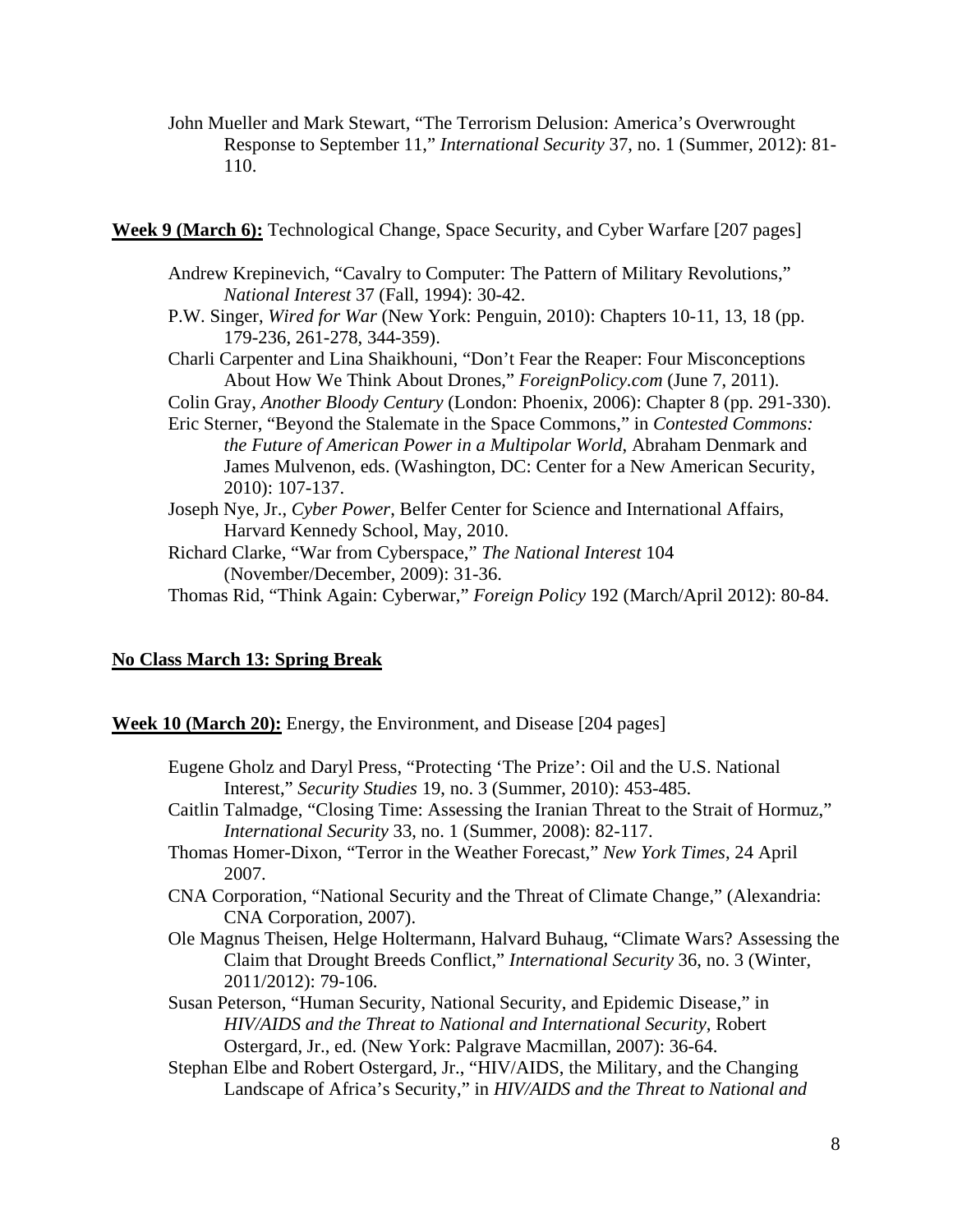*International Security*, Robert Ostergard, Jr., ed. (New York: Palgrave Macmillan, 2007): 79-106.

**Week 11 (March 27):** Organizing for and Managing Security [158]

### **No Class This Week: Prof. Grauer will be at the ISA Annual Conference in Toronto Read the assigned material and lecture posted online; submit response paper**  *via email* **by 5pm on March 27.**

- Graham Allison, "Conceptual Models and the Cuban Missile Crisis," *American Political Science Review* 63, no. 3 (September, 1969): 689-718.
- John Rosenwasser and Michael Warner, "History of the Interagency Process for Foreign Relations in the United States: Murphy's Law?" in *The National Security Enterprise*, ed. Roger George and Harvey Rishikof (Washington, DC: Georgetown University Press, 2011): 11-29.
- David Auerswald, "The Evolution of the NSC Process," in *The National Security Enterprise*, ed. Roger George and Harvey Rishikof (Washington, DC: Georgetown University Press, 2011): 31-54
- Marc Grossman, "The State Department: Culture as Interagency Destiny?" in *The National Security Enterprise*, ed. Roger George and Harvey Rishikof (Washington, DC: Georgetown University Press, 2011): 79-96.
- Frederick Smith and Franklin Miller, "The Office of the Secretary of Defense: Civilian Masters?" in *The National Security Enterprise*, ed. Roger George and Harvey Rishikof (Washington, DC: Georgetown University Press, 2011): 97-116.
- Gary Shiffman and Jonathan Hoffman, "The Department of Homeland Security: Chief of Coordination," in *The National Security Enterprise*, ed. Roger George and Harvey Rishikof (Washington, DC: Georgetown University Press, 2011): 203-223.
- Dana Priest and William M. Arkin, "A Hidden World, Growing Beyond Control;" "National Security, Inc.;" *Washington Post*, 19-20 July 2010.
- Gerald Warburg, "Lobbyists: U.S. National Security and Special Interests," in *The National Security Enterprise*, ed. Roger George and Harvey Rishikof (Washington, DC: Georgetown University Press, 2011):269-288.

#### **Week 12 (April 3):** Collective Security? [180 pages]

- Kenneth Oye, "Explaining Cooperation Under Anarchy: Hypotheses and Strategies," *World Politics* 38, no. 1 (October, 1985): 1-24.
- John Mearsheimer, "The False Promise of International Institutions," *International Security* 19, no. 3 (Winter, 1994/1995): 5-49.
- Robert Keohane and Lisa Martin, "The Promise of Institutionalist Theory," *International Security* 20, no. 1 (Summer, 1995): 39-51.
- Charles Kupchan and Clifford Kupchan, "The Promise of Collective Security," *International Security* 20, no. 1 (Summer, 1995): 52-61.
- David Lake, "Beyond Anarchy: the Importance of Security Institutions," *International Security* 26, no. 1 (Summer, 2001): 129-160.